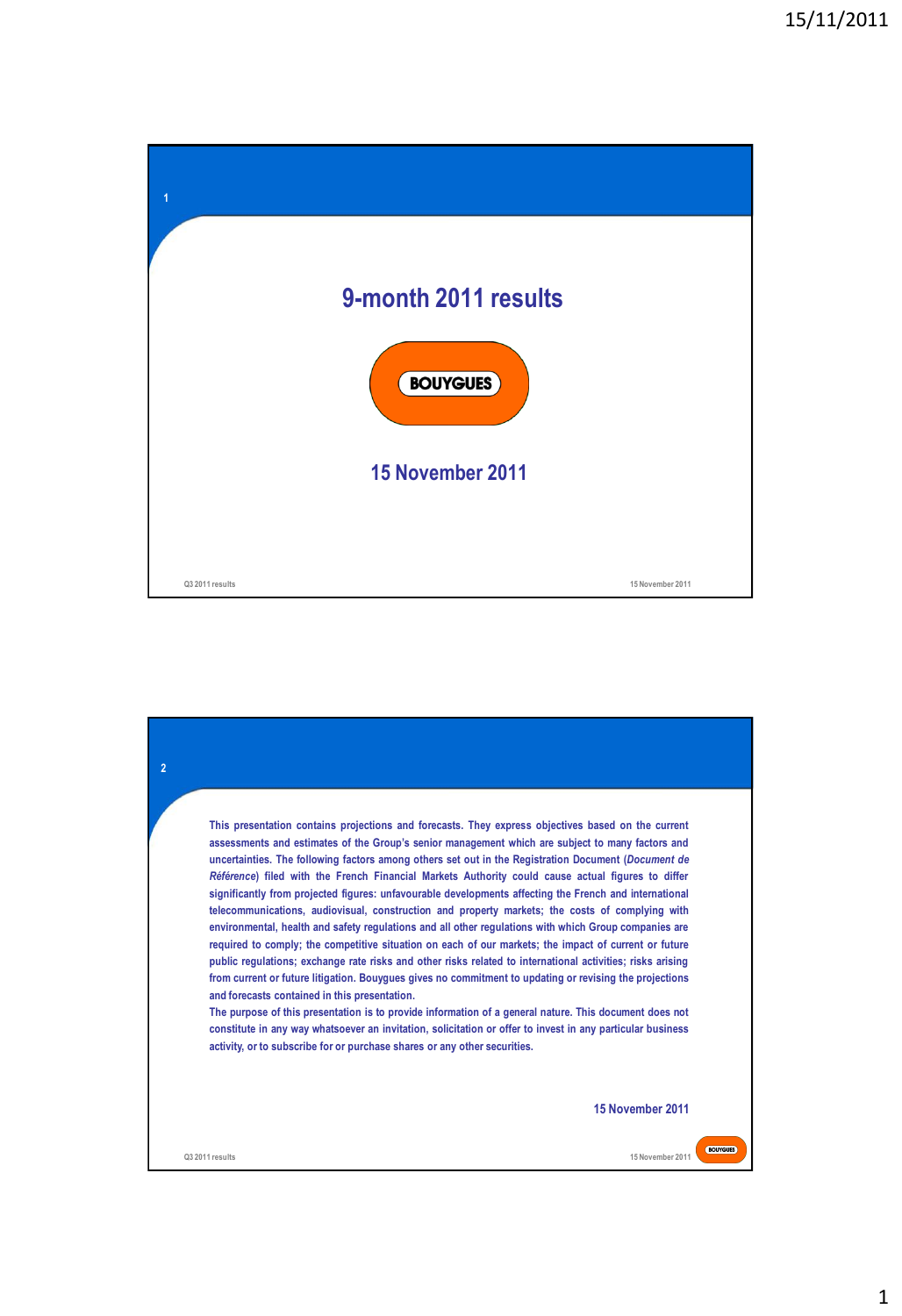

|                                                                                                                                                         | 9-month |        | <b>Change</b> |
|---------------------------------------------------------------------------------------------------------------------------------------------------------|---------|--------|---------------|
| $\epsilon$ million                                                                                                                                      | 2010    | 2011   |               |
| Sales <sup>1</sup>                                                                                                                                      | 23,067  | 23,719 | $+3%$         |
| o/w Construction businesses <sup>2</sup>                                                                                                                | 17,115  | 17,614 | $+3%$         |
| $o/w$ TF1                                                                                                                                               | 1,826   | 1,839  | $+1%$         |
| o/w Bouygues Telecom                                                                                                                                    | 4,146   | 4,285  | $+3%$         |
| <sup>1</sup> Up 1% like-for-like and at constant exchange rate<br><sup>2</sup> Bouyques Construction + Bouyques Immobilier + Colas (sales contribution) |         |        |               |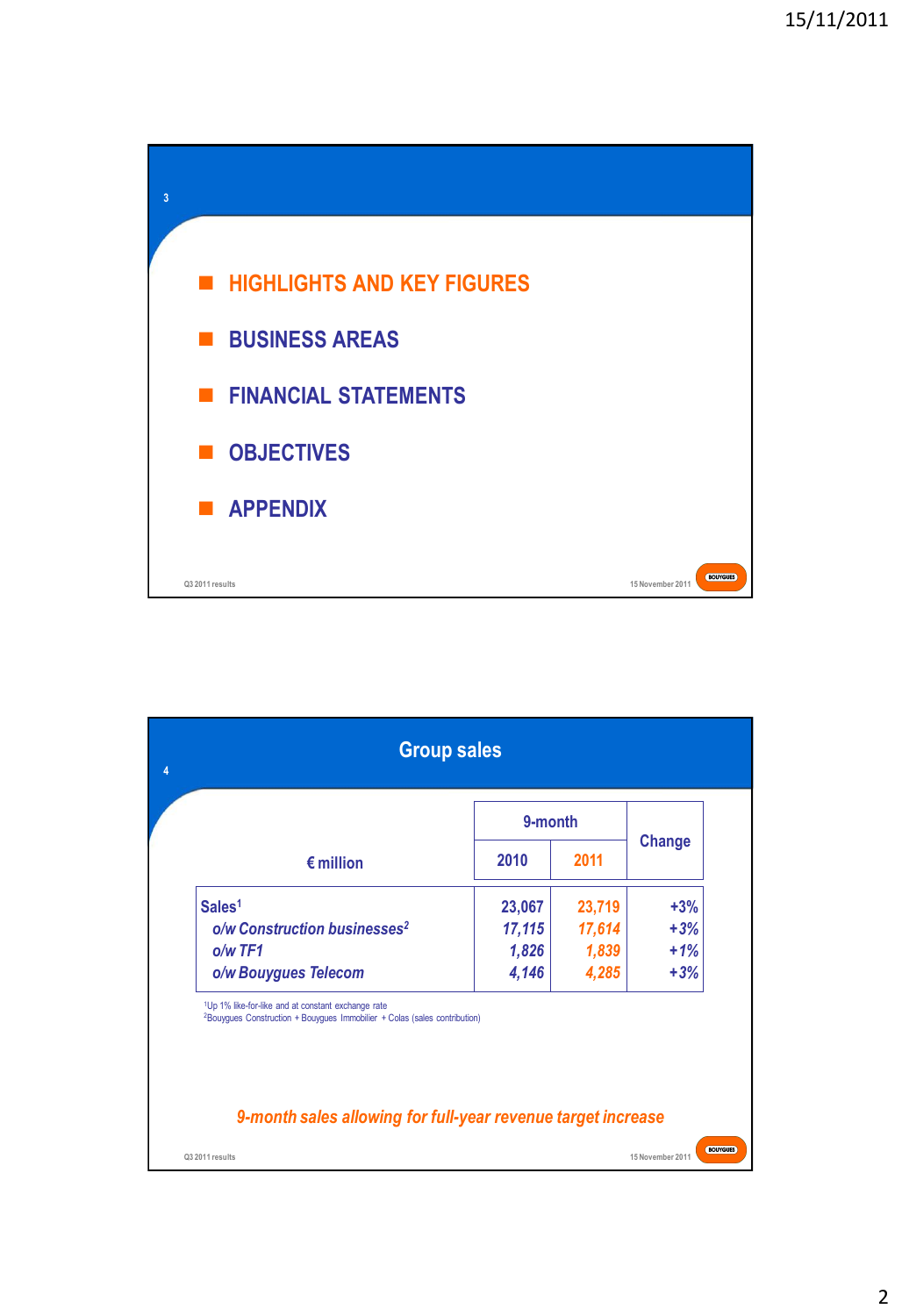|                                                                                                                                               | 9-month |       |            |  |
|-----------------------------------------------------------------------------------------------------------------------------------------------|---------|-------|------------|--|
| $\epsilon$ million                                                                                                                            | 2010    | 2011  | Change     |  |
| <b>Current operating profit</b>                                                                                                               | 1,328   | 1,338 | $+1%$      |  |
| o/w Construction businesses                                                                                                                   | 622     | 667   | $+7%$      |  |
| $o/w$ TF1                                                                                                                                     | 125     | 195   | $+56%$     |  |
| o/w Bouygues Telecom                                                                                                                          | 611     | 512   | $-16%$     |  |
| <b>Current operating margin</b>                                                                                                               | 5.8%    | 5.6%  | $-0.2$ pts |  |
| o/w Construction businesses                                                                                                                   | 3.6%    | 3.8%  | $+0.2$ pts |  |
| $o/w$ TF1                                                                                                                                     | 6.8%    | 10.6% | $+3.8$ pts |  |
| o/w Bouygues Telecom                                                                                                                          | 14.7%   | 11.9% | $-2.8$ pts |  |
| Operating profit <sup>1</sup>                                                                                                                 | 1,398   | 1,376 | $-2%$      |  |
| <sup>1</sup> See slide 22 for more details about other operating income and expenses<br>9-month 2011 operating performance confirms H1 trends |         |       |            |  |

| $6\phantom{1}6$ |                                                                                                                                                                                                                                                                                                                                                                                                                                                                  | Group results (2/2) |        |         |         |                  |                 |
|-----------------|------------------------------------------------------------------------------------------------------------------------------------------------------------------------------------------------------------------------------------------------------------------------------------------------------------------------------------------------------------------------------------------------------------------------------------------------------------------|---------------------|--------|---------|---------|------------------|-----------------|
|                 |                                                                                                                                                                                                                                                                                                                                                                                                                                                                  |                     |        |         | 9-month |                  |                 |
|                 | $\epsilon$ million                                                                                                                                                                                                                                                                                                                                                                                                                                               |                     |        | 2010    | 2011    |                  | Change          |
|                 | Net profit attributable to the Group                                                                                                                                                                                                                                                                                                                                                                                                                             |                     |        | 923     | 794     |                  | $-14%$          |
|                 | The $£129$ -million decline in net profit is essentially due to the decrease in<br>Alstom's contribution<br>9-month contribution down €105m (€134m in the first 9 months of 2011 vs. €239m<br>$\checkmark$<br>in the first 9 months of 2010)<br>Based on Alstom's H1 2011/12 results released on Nov. 3rd, Alstom's contribution<br>$\checkmark$<br>amounts to €40m in Q3 2011 (+€17m vs. Q3 2010)<br>In keeping with Q2 2011 trend, Q3 2011 net profit is up 3% | Q1 2011             | Change | Q2 2011 | Change  | Q3 2011          | Change          |
|                 | Net profit attributable to the Group                                                                                                                                                                                                                                                                                                                                                                                                                             | 34                  | $-81%$ | 357     | $+2%$   | 403              | $+3%$           |
|                 | Q3 2011 results                                                                                                                                                                                                                                                                                                                                                                                                                                                  |                     |        |         |         | 15 November 2011 | <b>BOUYGUES</b> |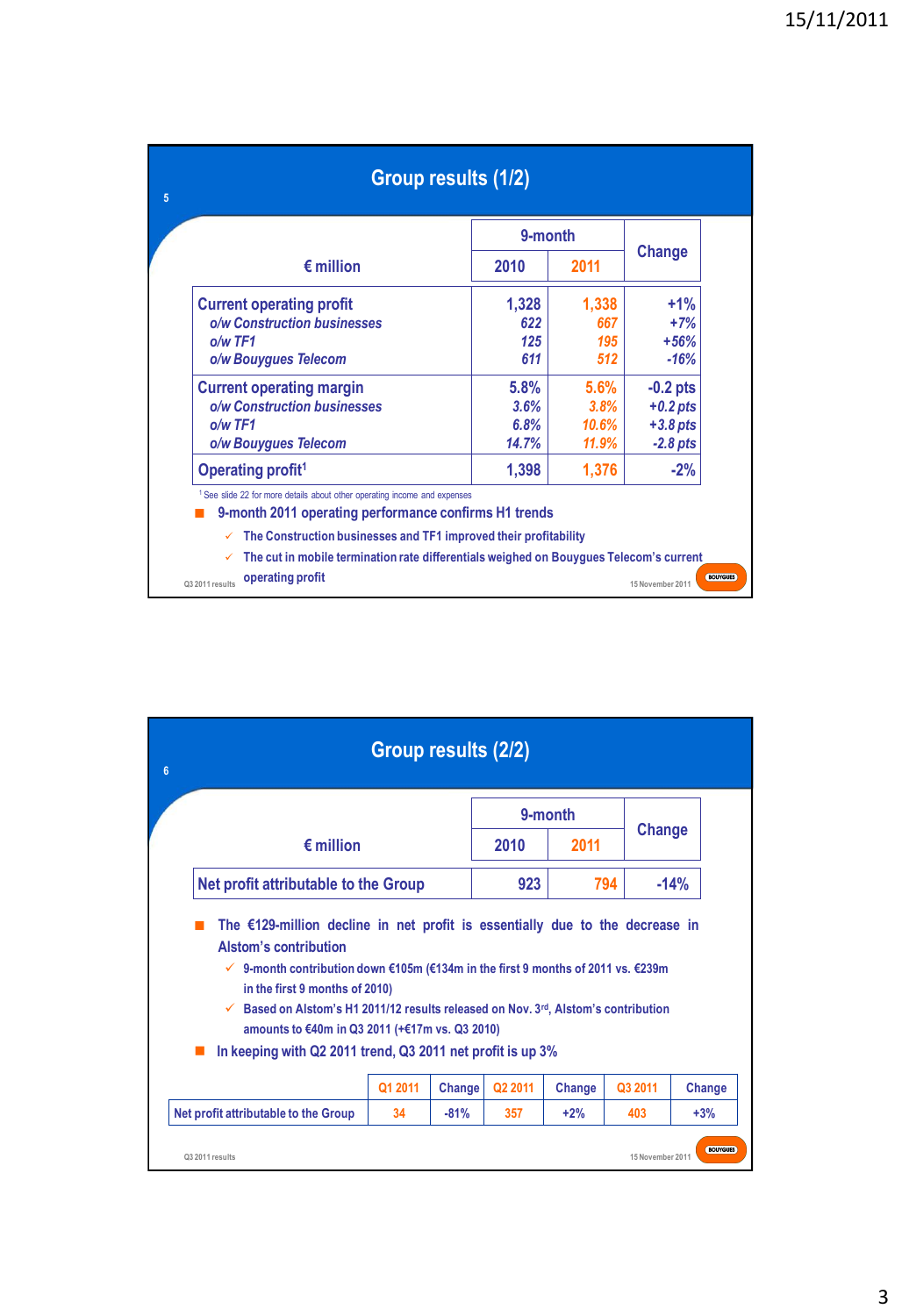| $\overline{7}$ | <b>Group financial position (1/2)</b> |        |                      |                                     |  |
|----------------|---------------------------------------|--------|----------------------|-------------------------------------|--|
|                |                                       |        | <b>End-September</b> |                                     |  |
|                | $\epsilon$ million                    | 2010   | 2011                 | <b>Change</b>                       |  |
|                | <b>Shareholders' equity</b>           | 10,086 | 10,596               | $+6510m$                            |  |
|                | <b>Net debt</b>                       | 3,770  | 3,808                | $+£38m$                             |  |
|                | <b>Gearing ratio</b>                  | 37%    | 36%                  | $-1$ pts                            |  |
|                | <b>Stability of net debt</b>          |        |                      |                                     |  |
|                | Q3 2011 results                       |        |                      | <b>BOUYGUES</b><br>15 November 2011 |  |

| $\boldsymbol{8}$                                                                          | <b>Group financial position (2/2)</b> |         |                                     |
|-------------------------------------------------------------------------------------------|---------------------------------------|---------|-------------------------------------|
|                                                                                           |                                       | 9-month |                                     |
| $\epsilon$ million                                                                        | 2010                                  | 2011    | <b>Change</b>                       |
| <b>Cash Flow</b>                                                                          | 2,428                                 | 2,483   | $+655m$                             |
| - Cost of net debt                                                                        | (251)                                 | (205)   | $+646m$                             |
| - Income tax expense                                                                      | (376)                                 | (395)   | $-£19m$                             |
| - Net capital expenditure                                                                 | (864)                                 | (997)   | $-\epsilon$ 133m                    |
| Free Cash Flow <sup>1</sup>                                                               | 937                                   | 886     | $-651m$                             |
| <sup>1</sup> Before change in WCR<br>Free cash flow virtually stable despite the expected | increase in capex                     |         |                                     |
| Q3 2011 results                                                                           |                                       |         | <b>BOUYGUES</b><br>15 November 2011 |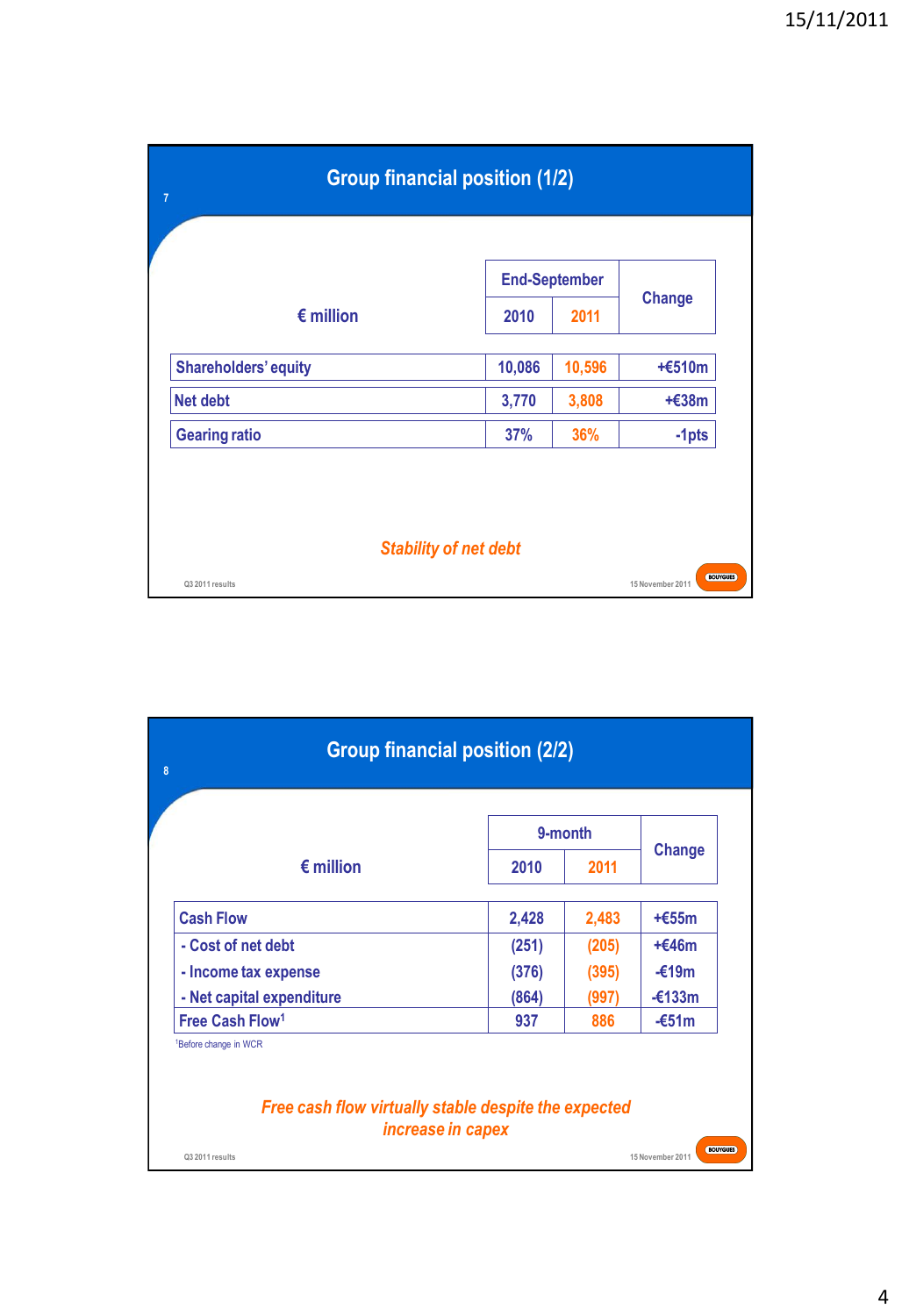

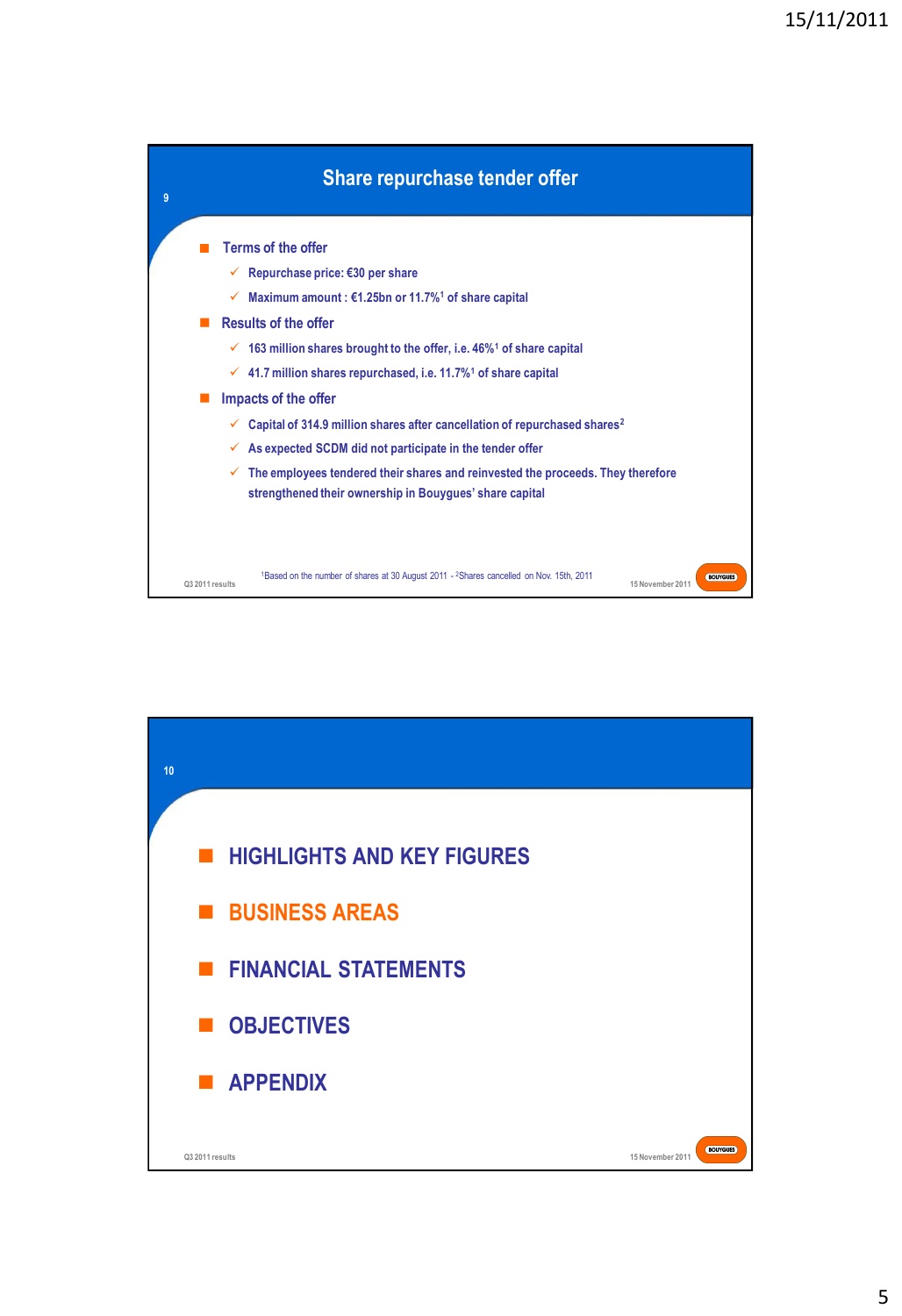

| 12                                                                                                                                                                                          |                         |                         | <b>BOUYGUES CONSTRUCTION: key figures</b> |                | <b>BOUYGUES</b>                     |
|---------------------------------------------------------------------------------------------------------------------------------------------------------------------------------------------|-------------------------|-------------------------|-------------------------------------------|----------------|-------------------------------------|
|                                                                                                                                                                                             | 9-month                 |                         |                                           | 2011           |                                     |
| $\epsilon$ million                                                                                                                                                                          | 2010                    | 2011                    | <b>Change</b>                             | target         |                                     |
| <b>Sales</b><br>o/w France<br>o/w international                                                                                                                                             | 6,801<br>3,772<br>3,029 | 7,086<br>3,867<br>3,219 | $+4%1$<br>$+3%$<br>$+6%$                  | 9,700<br>$+5%$ |                                     |
| <b>Current operating profit</b><br><b>Current operating margin</b>                                                                                                                          | 237<br>3.5%             | 266<br>3.8%             | $+12%$<br>$+0.3$ pts                      |                |                                     |
| Net profit attributable<br>to the Group                                                                                                                                                     | 143                     | 159                     | $+11%$                                    |                | <b>The River, Thaïland</b>          |
| <sup>1</sup> Stable like-for-like and at constant exchange rates<br>9-month results in keeping with the first-half trends<br>Robust operating margin<br>Sales target raised €100m at €9.7bn |                         |                         |                                           |                |                                     |
| Q3 2011 results                                                                                                                                                                             |                         |                         |                                           |                | <b>BOUYGUES</b><br>15 November 2011 |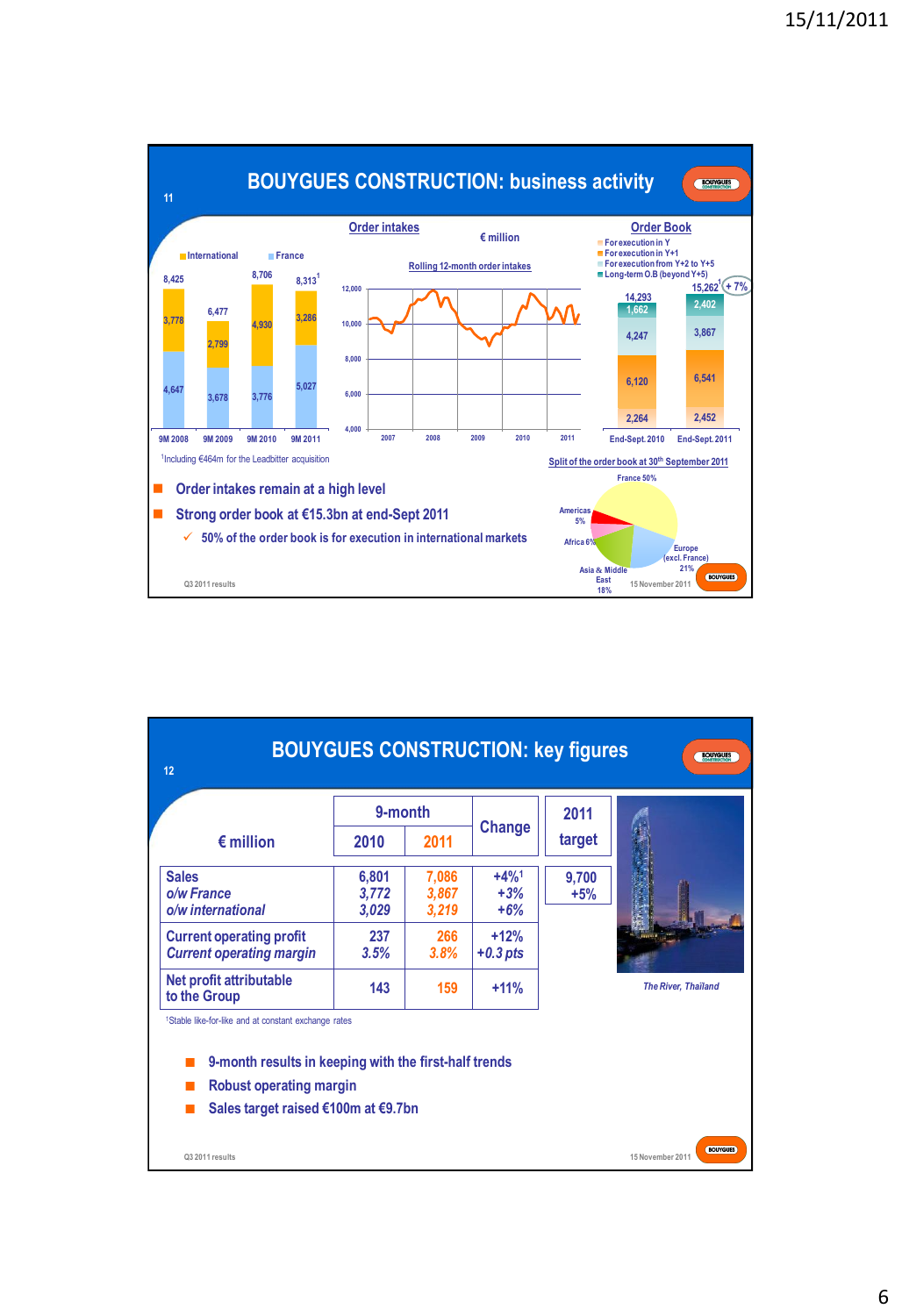

| 14                                                                                                                                         |                       |                       | <b>BOUYGUES IMMOBILIER: key figures</b> |                | <b>Bouygues</b><br>Immobilier              |
|--------------------------------------------------------------------------------------------------------------------------------------------|-----------------------|-----------------------|-----------------------------------------|----------------|--------------------------------------------|
|                                                                                                                                            | 9-month               |                       |                                         | 2011           |                                            |
| $\epsilon$ million                                                                                                                         | 2010                  | 2011                  | Change                                  | target         |                                            |
| <b>Sales</b><br>o/w Residential<br>o/w Commercial                                                                                          | 1,769<br>1.374<br>395 | 1,548<br>1.358<br>190 | $-12%$ <sup>1</sup><br>$-1%$<br>$-52%$  | 2,440<br>$+1%$ |                                            |
| <b>Current operating profit</b><br><b>Current operating margin</b>                                                                         | 150<br>8.5%           | 127<br>8.2%           | $-15%$<br>$-0.3$ pts                    |                |                                            |
| Net profit attributable<br>to the Group                                                                                                    | 77                    | 78                    | $+1%$                                   |                | Fort d'Issy.<br><b>Issy-les-Moulineaux</b> |
| <sup>1</sup> Down 12% like-for-like and at constant exchange rates                                                                         |                       |                       |                                         |                |                                            |
| Pick-up in Residential property sales growth confirmed<br>+11% revenue growth in Q3 2011 following +2% in Q2 2011 and -14% in Q1 2011<br>✓ |                       |                       |                                         |                |                                            |
| Commercial revenue reflecting completion of major office building projects                                                                 |                       |                       |                                         |                |                                            |
| Solid operating margin                                                                                                                     |                       |                       |                                         |                |                                            |
| Q3 2011 results                                                                                                                            |                       |                       |                                         |                | <b>BOUYGUES</b><br>15 November 2011        |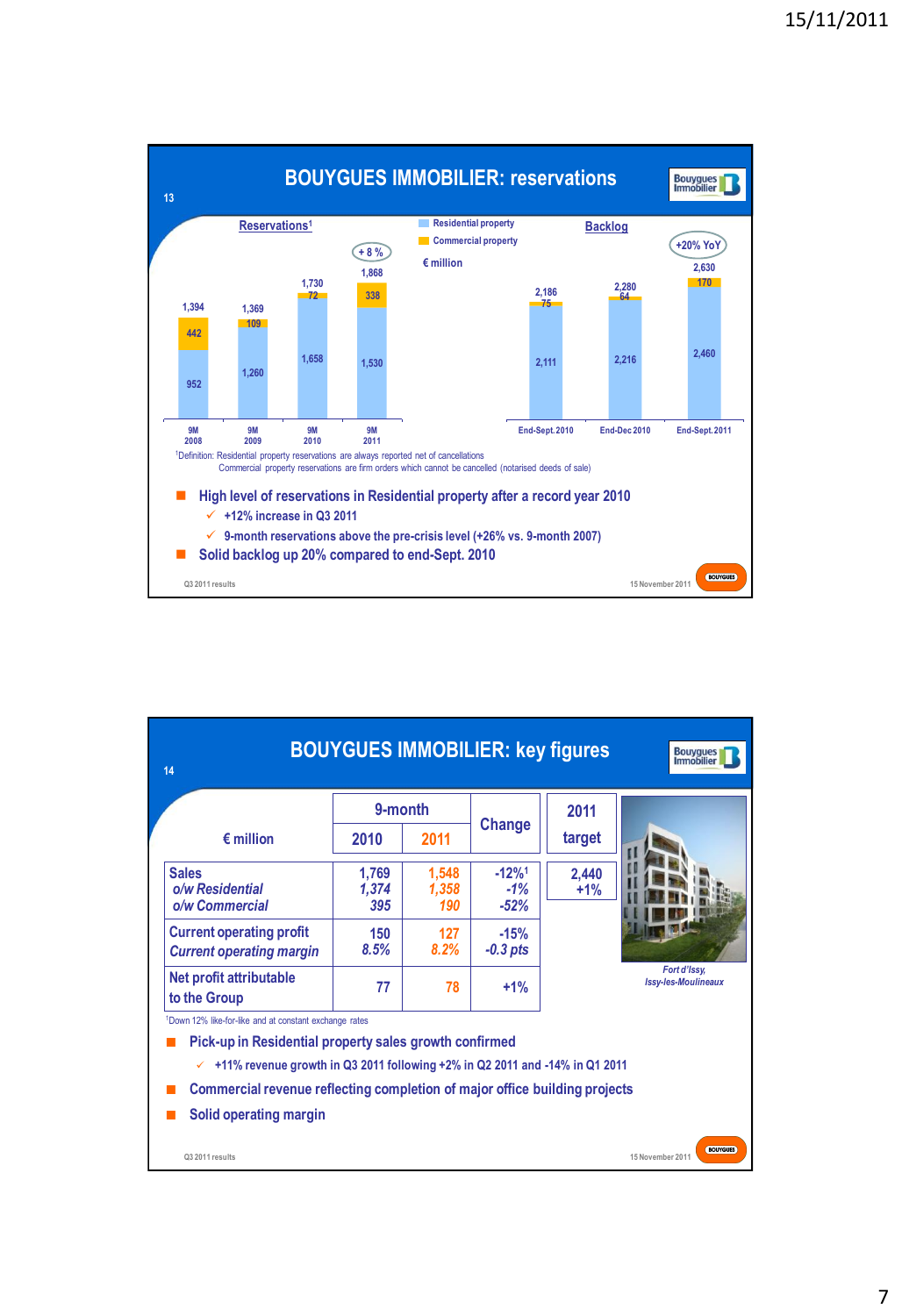| 15                                                                                                                                                                                                                                                                                                                                                                                                                                                  |                         | <b>COLAS: key figures</b> |                          |                 | <b>COLAS</b>                               |
|-----------------------------------------------------------------------------------------------------------------------------------------------------------------------------------------------------------------------------------------------------------------------------------------------------------------------------------------------------------------------------------------------------------------------------------------------------|-------------------------|---------------------------|--------------------------|-----------------|--------------------------------------------|
|                                                                                                                                                                                                                                                                                                                                                                                                                                                     |                         | 9-month                   |                          | 2011            |                                            |
| $\epsilon$ million                                                                                                                                                                                                                                                                                                                                                                                                                                  | 2010                    | 2011                      | Change                   | target          |                                            |
| <b>Sales</b><br>o/w France<br>o/w international                                                                                                                                                                                                                                                                                                                                                                                                     | 8,785<br>5,075<br>3,710 | 9,168<br>5,513<br>3,655   | $+4%1$<br>$+9%$<br>$-1%$ | 12,050<br>$+3%$ |                                            |
| <b>Current operating profit</b><br><b>Current operating margin</b>                                                                                                                                                                                                                                                                                                                                                                                  | 235<br>2.7%             | 274<br>$3.0\%$            | $+17%$<br>$+0.3$ pts     |                 |                                            |
| <b>Operating profit</b>                                                                                                                                                                                                                                                                                                                                                                                                                             | 2092                    | 274                       | $+31%$                   |                 | A26 Highway in<br><b>Champagne, France</b> |
| Net profit attributable<br>to the Group                                                                                                                                                                                                                                                                                                                                                                                                             | 157                     | 209                       | $+33%$                   |                 |                                            |
| <sup>1</sup> Up 3% like-for-like and at constant exchange rates<br>2Including €26m of non current charges for former competition-related matters and a write-off associated with the impairment of goodwill in Central Europe<br>Business activity remained robust in Q3 2011 allowing for an increase in 2011 sales target<br>Current operating margin is improving thanks to good execution of the restructuring plan in<br><b>Central Europe</b> |                         |                           |                          |                 |                                            |
| Q3 2011 results                                                                                                                                                                                                                                                                                                                                                                                                                                     |                         |                           |                          |                 | <b>BOUYGUES</b><br>15 November 2011        |

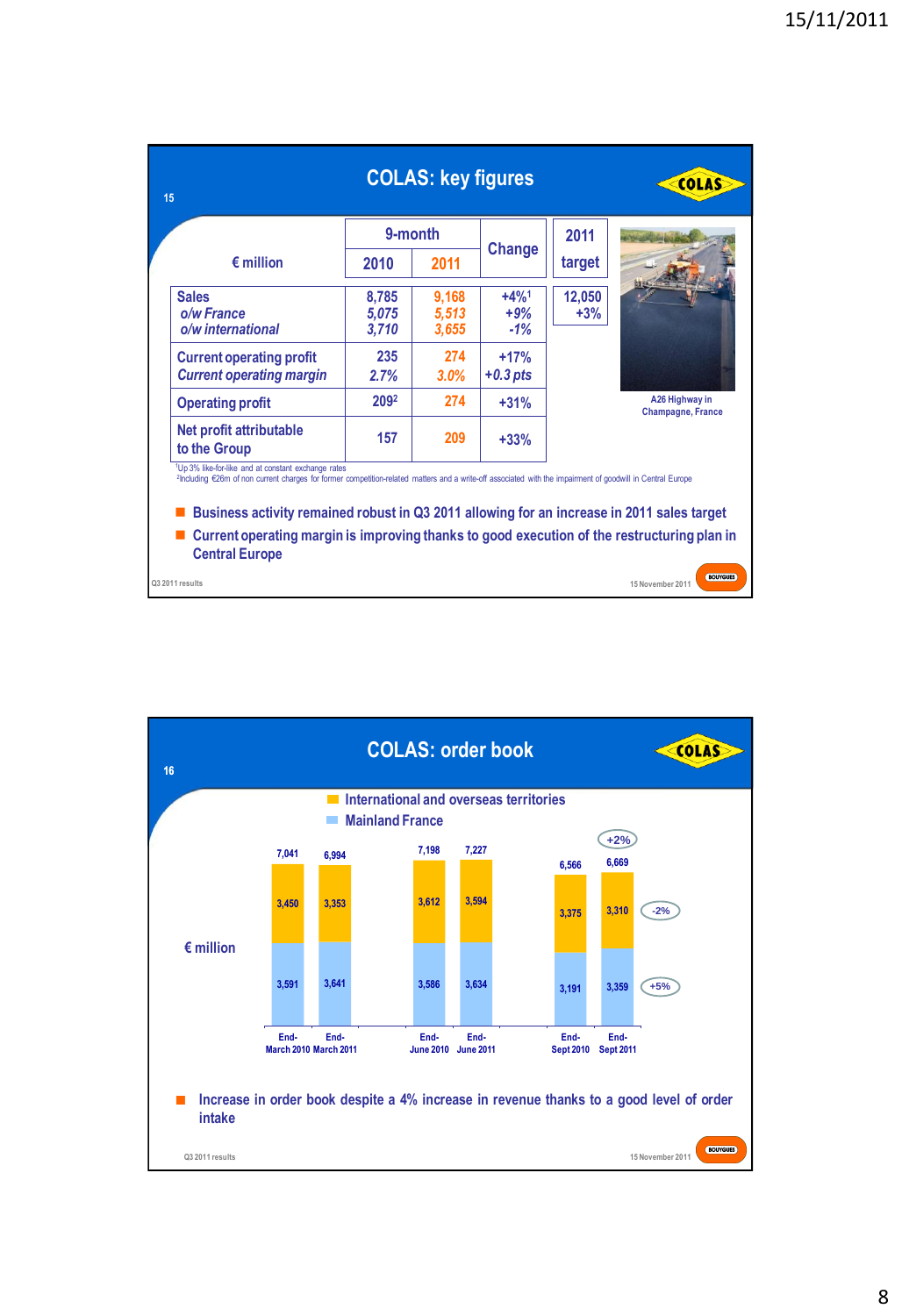| 17                                                                                                                                             |                       | <b>TF1: key figures</b> |                                                                                                       |                | TH                                  |
|------------------------------------------------------------------------------------------------------------------------------------------------|-----------------------|-------------------------|-------------------------------------------------------------------------------------------------------|----------------|-------------------------------------|
|                                                                                                                                                |                       | 9-month                 |                                                                                                       | 2011           |                                     |
| $\epsilon$ million                                                                                                                             | 2010                  | 2011                    | <b>Change</b>                                                                                         | target         | <b>MasterCh</b>                     |
| <b>Sales</b><br>o/w TF1 channel advertising<br>o/w other activities                                                                            | 1,826<br>1,071<br>755 | 1,839<br>1,054<br>785   | $+1\%$ <sup>1</sup><br>$-2%$<br>$+4%$                                                                 | 2,590<br>$-1%$ |                                     |
| <b>Current operating profit</b>                                                                                                                | 125                   | 195                     | $+56%$                                                                                                |                |                                     |
| <b>Current operating margin</b>                                                                                                                | 6.8%                  | 10.6%                   | $+3.8$ pts                                                                                            |                | "MasterChef", the TV show           |
| <b>Operating profit</b>                                                                                                                        | 2212                  | 195                     | $-12%$                                                                                                |                |                                     |
| Net profit attributable<br>to the Group                                                                                                        | 170                   | 125                     | $-26%$                                                                                                |                |                                     |
| <sup>1</sup> Down 2% like-for-like and at constant exchange rates                                                                              |                       |                         | <sup>2</sup> Including €96m related to the revaluation of the previously held equity interests in TMC |                |                                     |
| Revenue led by diversification activities and advertising revenue on new media                                                                 |                       |                         |                                                                                                       |                |                                     |
| Business model adaptation and cost management continue to bear fruit                                                                           |                       |                         |                                                                                                       |                |                                     |
| Net income evolution reflects the Q3 2010 gain related to the revaluation of the previously<br>held equity interests in TMC<br>Q3 2011 results |                       |                         |                                                                                                       |                | <b>BOUYGUES</b><br>15 November 2011 |

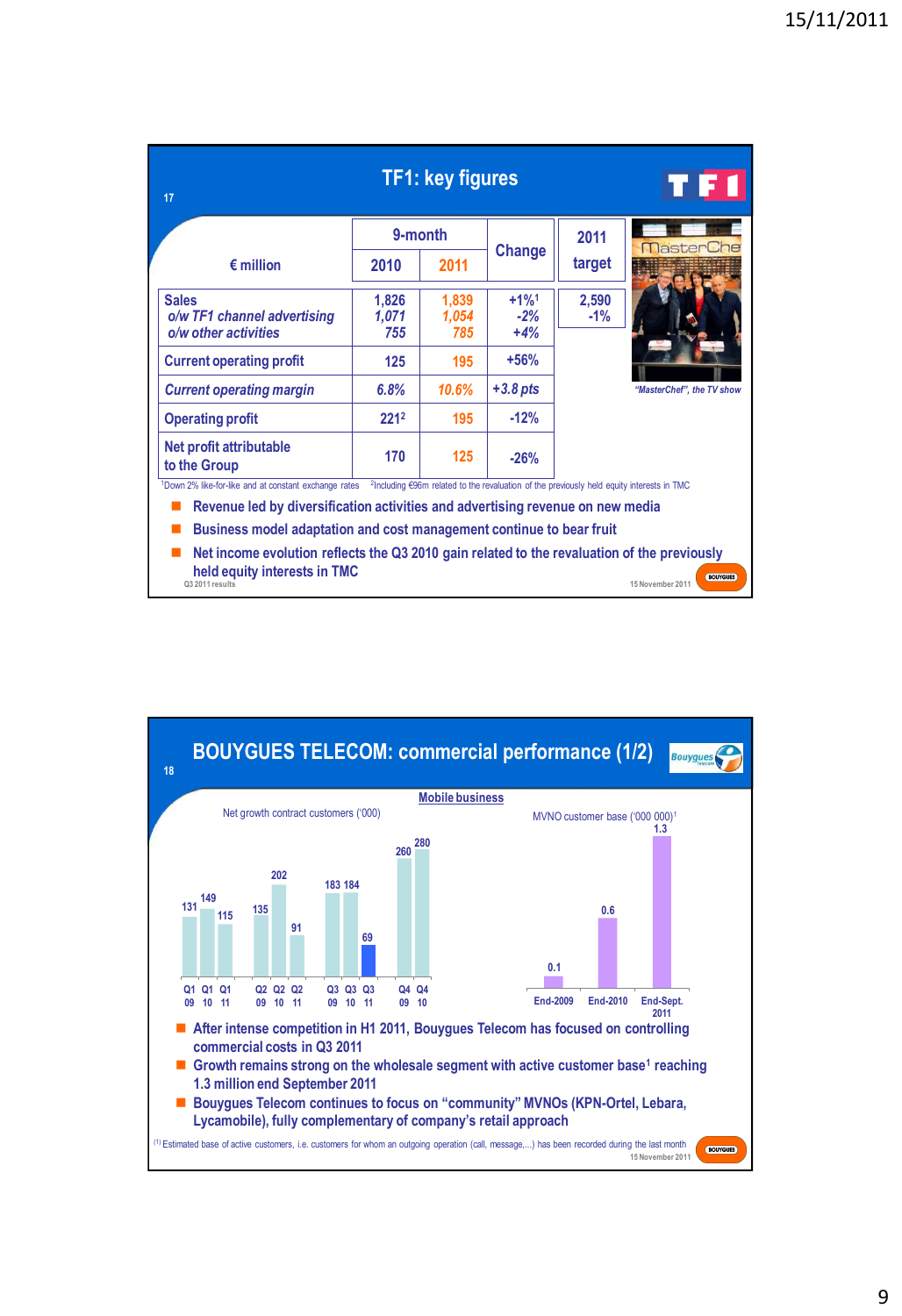

| 20 |                                                                                                                                                                                                                                                                                                                                        |       |                  |                                                             | <b>BOUYGUES TELECOM: key figures</b> | <b>Bouyques</b>                             |
|----|----------------------------------------------------------------------------------------------------------------------------------------------------------------------------------------------------------------------------------------------------------------------------------------------------------------------------------------|-------|------------------|-------------------------------------------------------------|--------------------------------------|---------------------------------------------|
|    |                                                                                                                                                                                                                                                                                                                                        |       | 9-month          |                                                             | 2011                                 |                                             |
|    | $\epsilon$ million                                                                                                                                                                                                                                                                                                                     | 2010  | 2011             | Change                                                      | target                               |                                             |
|    |                                                                                                                                                                                                                                                                                                                                        |       |                  |                                                             |                                      |                                             |
|    | <b>Sales</b>                                                                                                                                                                                                                                                                                                                           | 4.146 | 4,285            | $+3%1$                                                      | 5,730                                |                                             |
|    | <b>Sales from network</b>                                                                                                                                                                                                                                                                                                              | 3.763 | 3,831            | $+2%$                                                       | $+2%$                                |                                             |
|    | <b>EBITDA</b>                                                                                                                                                                                                                                                                                                                          | 1.100 | 1,035            | $-6%$                                                       |                                      | ON N'A JAMAIS ETÉ AUSSI BIEN                |
|    | <b>EBITDA/sales from network</b>                                                                                                                                                                                                                                                                                                       | 29.2% | 27.0%            | $-2.2$ pts                                                  |                                      | <b>Bouygues</b><br><b>NEWSPAPERS</b> STATES |
|    | <b>Current operating profit</b>                                                                                                                                                                                                                                                                                                        | 611   | 512              | $-16%$                                                      |                                      | <b>Bouvaues Telecom Eden</b>                |
|    | <b>Operating profit</b>                                                                                                                                                                                                                                                                                                                | 611   | 550 <sup>2</sup> | $-10%$                                                      |                                      | packages                                    |
|    | Net profit att. to the Group                                                                                                                                                                                                                                                                                                           | 392   | 353              | $-10%$                                                      |                                      |                                             |
|    | <sup>1</sup> Up 3% like-for-like and at constant exchange rate                                                                                                                                                                                                                                                                         |       |                  | <sup>2</sup> Including €38m related to a non current income |                                      |                                             |
|    | Growth in sales from network driven by good dynamic in fixed-line business<br>Decrease in MTR heavily impacting Mobile revenues<br>Confirmation of FY 2011 EBITDA objective: about €100m decrease vs. 2010 despite MTR<br>differential cuts<br>Current operating profit impacted by the rise in depreciation and amortization expenses |       |                  |                                                             |                                      |                                             |

**BOUYGUES 15 November 2011**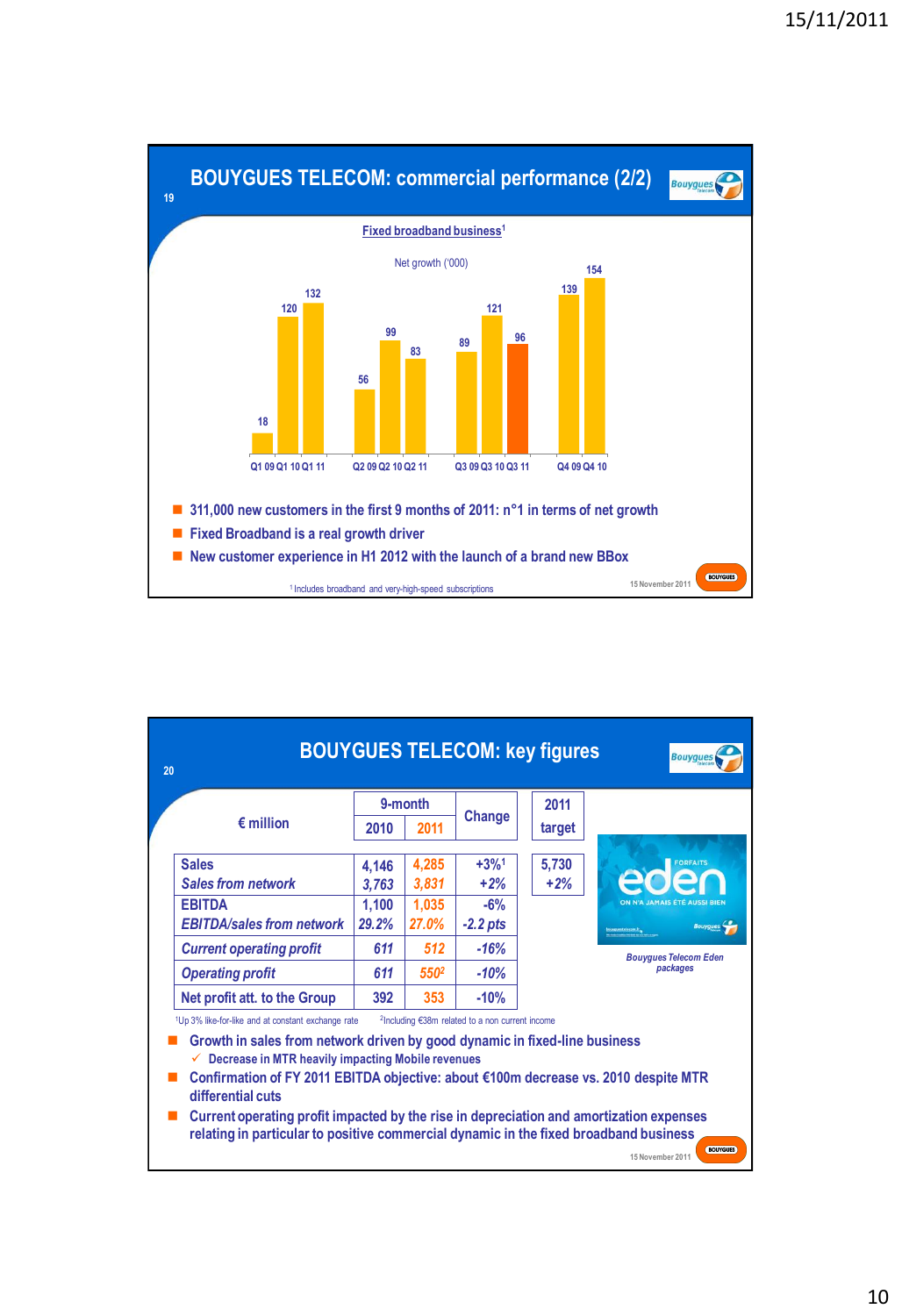

|                                     |        | 9-month         |        |
|-------------------------------------|--------|-----------------|--------|
| $\epsilon$ million                  | 2010   | 2011            | Change |
| <b>Sales</b>                        | 23,067 | 23,719          | $+3%$  |
| <b>Current operating profit</b>     | 1,328  | 1,338           | $+1\%$ |
| Other operating income and expenses | 701    | 38 <sup>2</sup> | $-46%$ |
| <b>Operating profit</b>             | 1,398  | 1,376           | $-2%$  |
| Cost of net debt                    | (251)  | (205)           | $-18%$ |
| o/w financial income                | 45     | 63              | $+40%$ |
| o/w financial expense               | (296)  | (268)           | $-9%$  |
| Other financial income and expenses | 24     | (1)             | nm     |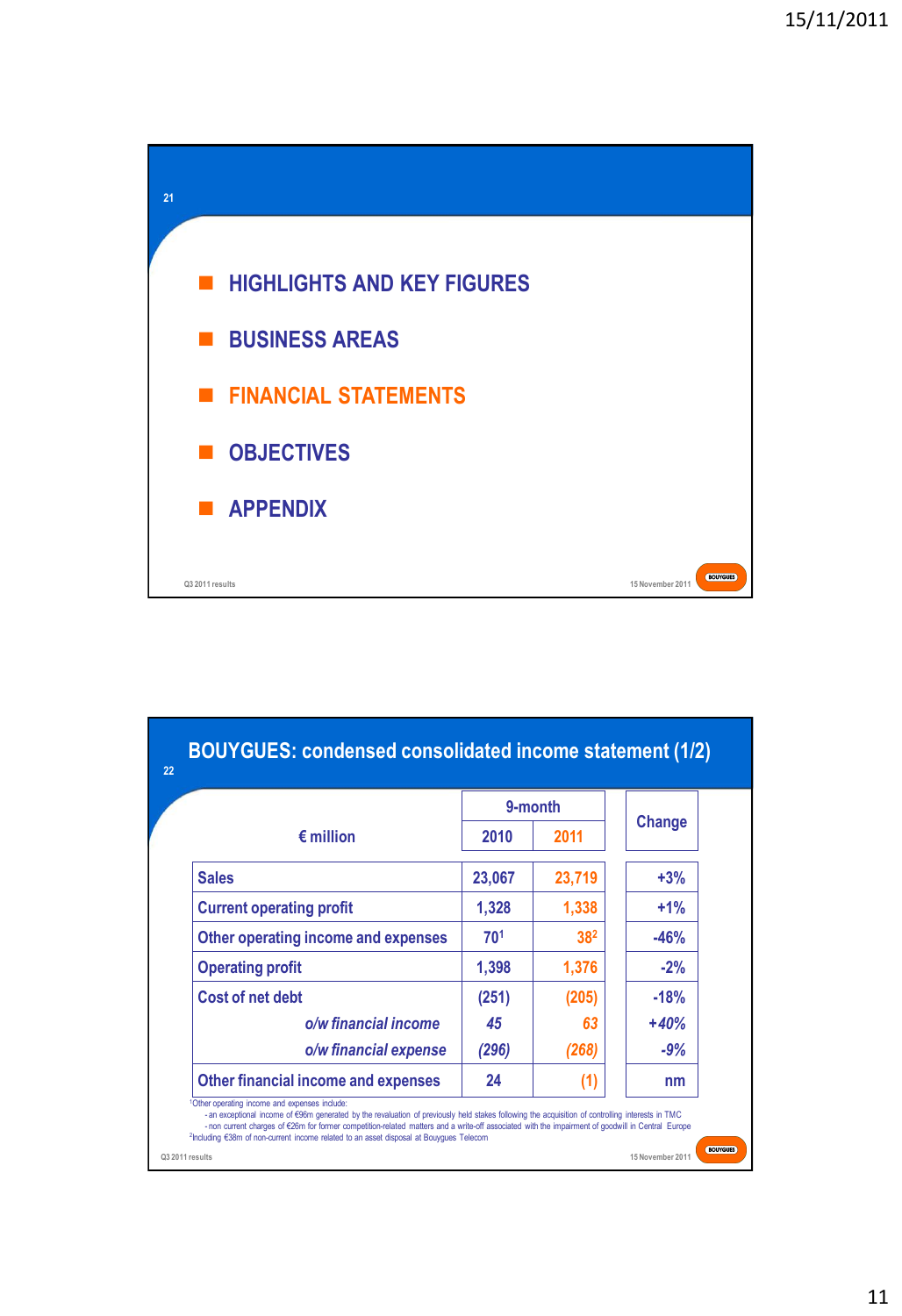|                                           | 9-month |       |        |
|-------------------------------------------|---------|-------|--------|
| $\epsilon$ million                        | 2010    | 2011  | Change |
| Income tax expense                        | (376)   | (395) | $+5%$  |
| Share of profits and losses of associates | 279     | 143   | $-49%$ |
| <b>Net profit</b>                         | 1,074   | 918   | $-15%$ |
| <b>Minority interests</b>                 | (151)   | (124) | $-18%$ |
| Net profit attributable to the Group      | 923     | 794   | $-14%$ |

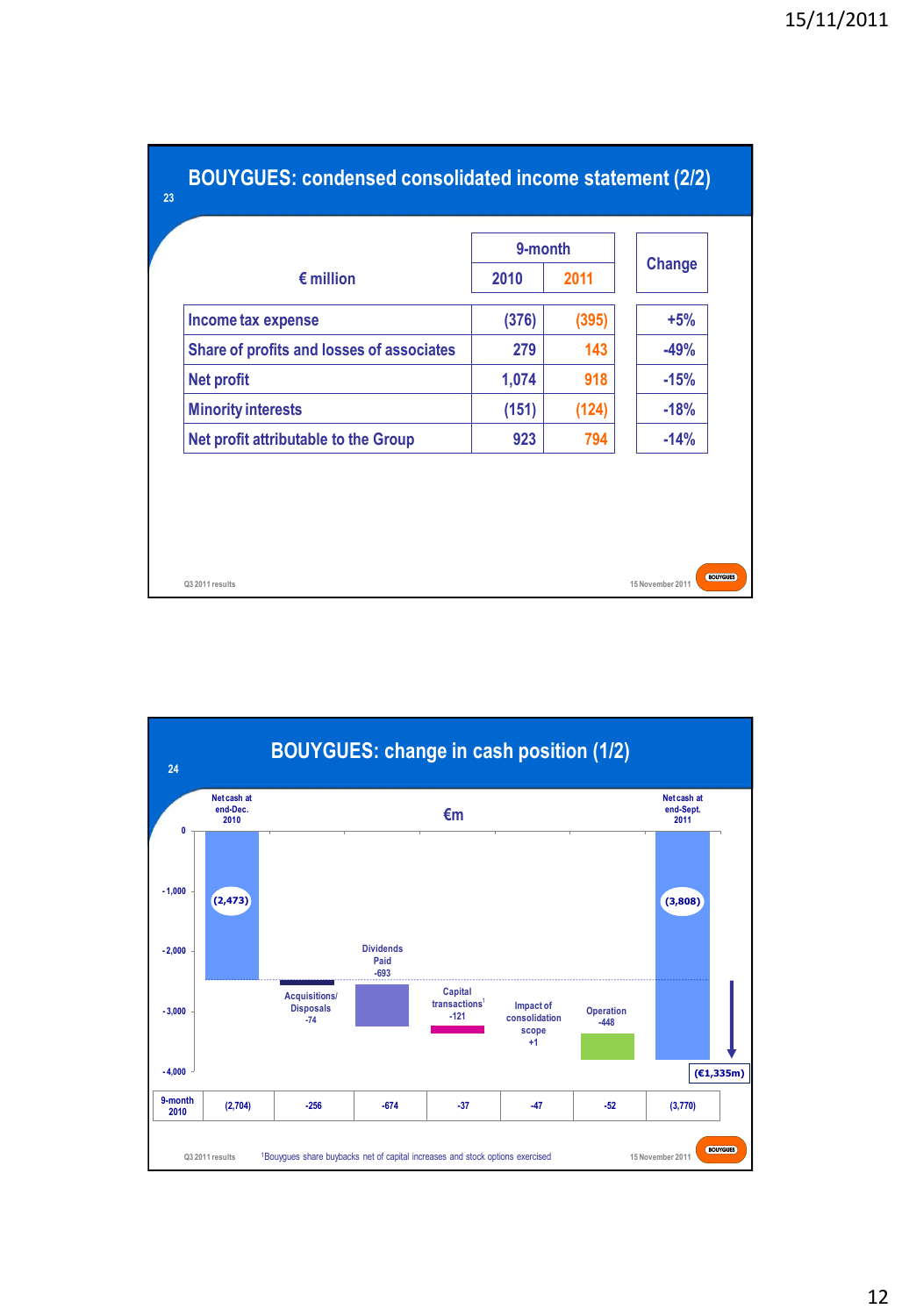

|                                  | 9-month         |      |                 |  |
|----------------------------------|-----------------|------|-----------------|--|
| $\epsilon$ million               | 2010            | 2011 | <b>Change</b>   |  |
| <b>Bouygues Construction</b>     | 145             | 177  | $+£32m$         |  |
| <b>Bouygues Immobilier</b>       | 3               | 7    | $+€4m$          |  |
| Colas                            | 275             | 252  | $-\epsilon$ 23m |  |
| TF <sub>1</sub>                  | 35 <sub>5</sub> | 29   | $-66m$          |  |
| <b>Bouygues Telecom</b>          | 400             | 536  | $+£136m$        |  |
| <b>Holding company and other</b> | 6               | (4)  | $-£10m$         |  |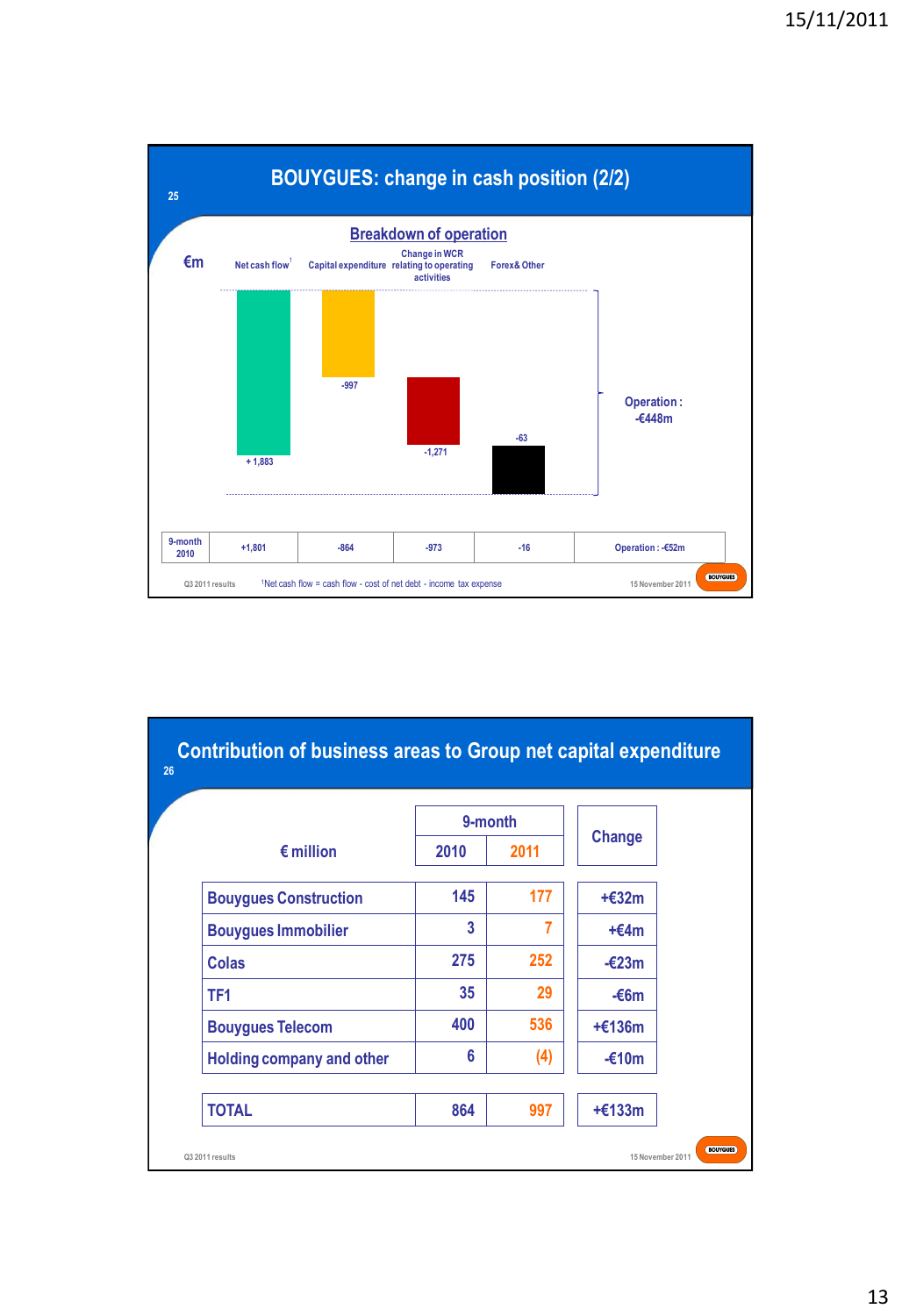

| <b>BOUYGUES GROUP: 2011 sales targets</b><br>28                                                                                                                                                             |                             |                           |                           |                           |                           |                         |
|-------------------------------------------------------------------------------------------------------------------------------------------------------------------------------------------------------------|-----------------------------|---------------------------|---------------------------|---------------------------|---------------------------|-------------------------|
|                                                                                                                                                                                                             |                             | 2011 target               |                           |                           |                           |                         |
|                                                                                                                                                                                                             | 2010                        | <b>In March</b>           | In May                    | In August                 | In<br><b>November</b>     | change                  |
| <b>Bouygues Construction</b>                                                                                                                                                                                | 9,235                       | 9,400                     | 9,600                     | 9,600                     | 9,700                     | $+5%$                   |
| <b>Bouygues Immobilier</b>                                                                                                                                                                                  | 2,418                       | 2,440                     | 2,440                     | 2,440                     | 2,440                     | $+1%$                   |
| Colas                                                                                                                                                                                                       | 11,661                      | 11,800                    | 11,800                    | 11,900                    | 12,050                    | $+3%$                   |
| TF <sub>1</sub>                                                                                                                                                                                             | 2,622                       | 2,630                     | 2,630                     | 2,630                     | 2,590                     | $-1%$                   |
| <b>Bouygues Telecom</b>                                                                                                                                                                                     | 5,636                       | 5,730                     | 5,730                     | 5,730                     | 5,730                     | $+2%$                   |
| <b>Holding company and other</b>                                                                                                                                                                            | 132                         | 120                       | 120                       | 120                       | 120                       | nm                      |
| <b>Intra-Group elimination</b>                                                                                                                                                                              | (479)                       | (420)                     | (420)                     | (420)                     | (430)                     | nm                      |
| <b>TOTAL</b><br>o/w France<br>o/w international                                                                                                                                                             | 31,225<br>21,5761<br>9.6491 | 31,700<br>22,000<br>9,700 | 31,900<br>22,100<br>9,800 | 32,000<br>22,400<br>9,600 | 32,200<br>22,400<br>9,800 | $+3%$<br>$+4%$<br>$+2%$ |
| <sup>1</sup> Sales in Mayotte have been reclassified in France following the change in status of Mayotte, which became a French <i>department</i><br><b>BOUYGUES</b><br>Q3 2011 results<br>15 November 2011 |                             |                           |                           |                           |                           |                         |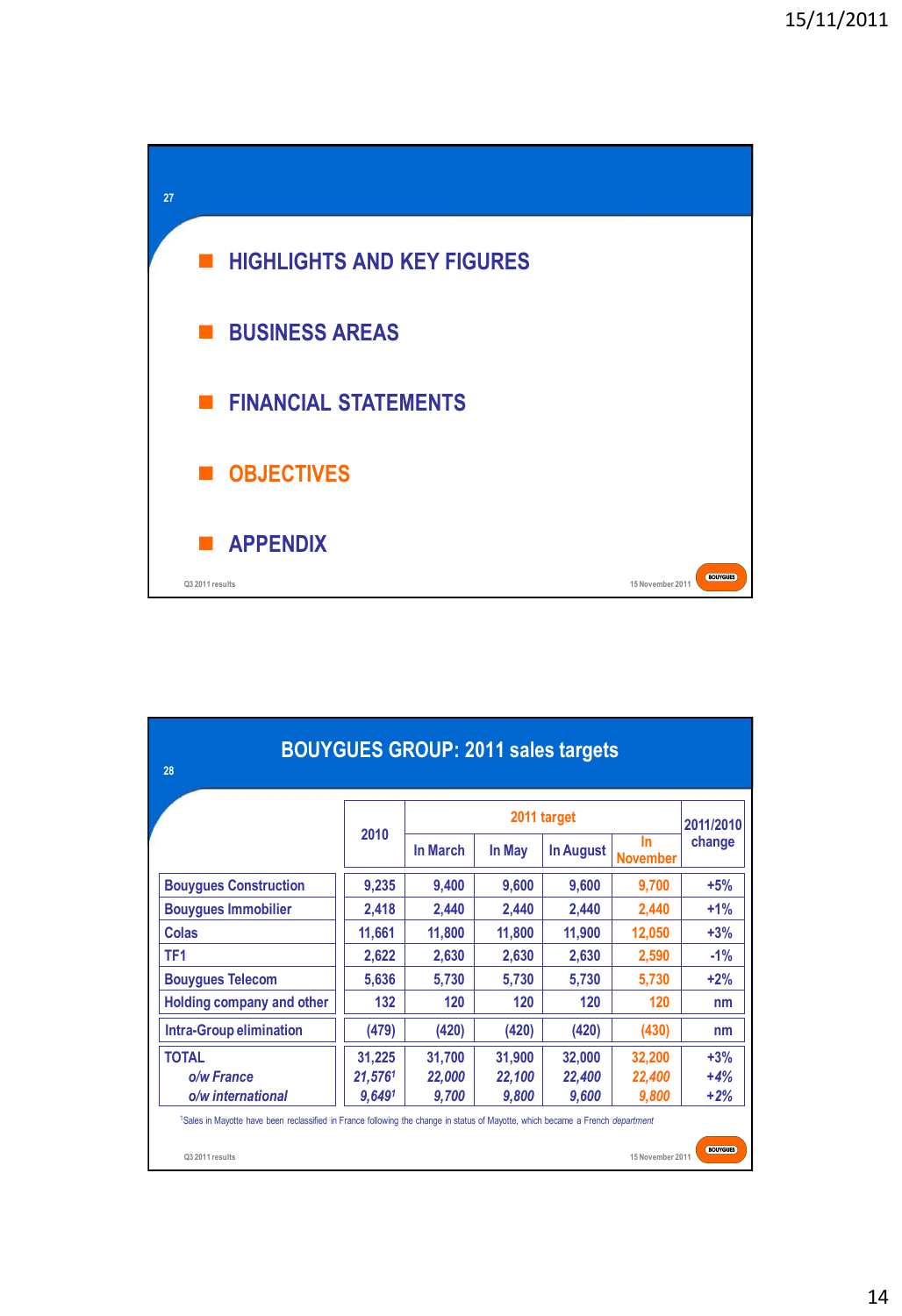

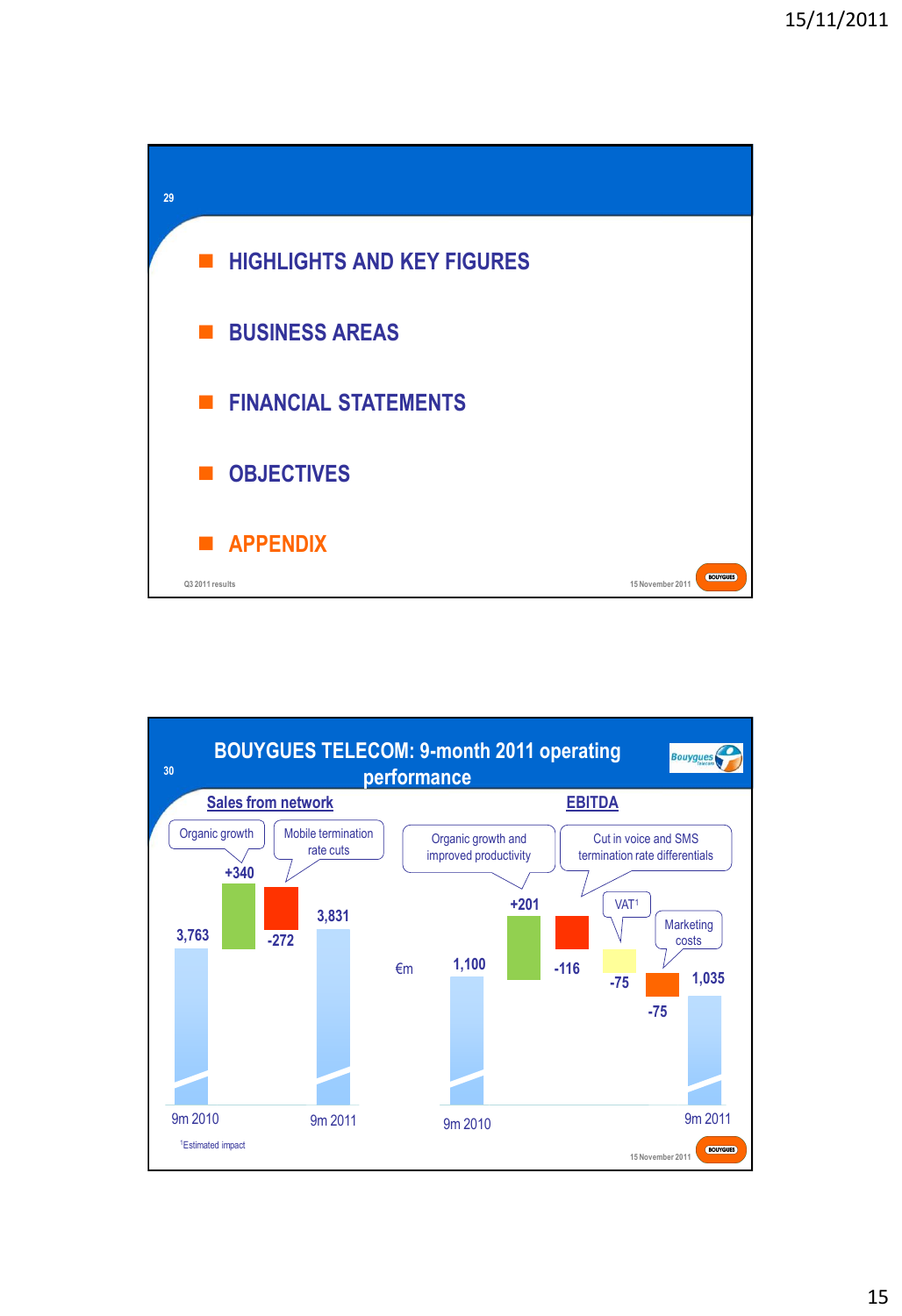|                                                     | <b>Contract</b> |         | Prepaid |         | <b>Total customer base</b> |         |
|-----------------------------------------------------|-----------------|---------|---------|---------|----------------------------|---------|
|                                                     | 9-month         | 9-month | 9-month | 9-month | 9-month                    | 9-month |
| <b>Customers</b>                                    | 2010            | 2011    | 2010    | 2011    | 2010                       | 2011    |
| SIM cards ('000)                                    | 8.461           | 9,016   | 2.260   | 2,201   | 10,721                     | 11,217  |
| SIM cards (% mix)                                   | 78.9%           | 80.4%   | 21.1%   | 19.6%   | 100%                       | 100%    |
| Fixed broadband customer base ('000) <sup>(1)</sup> |                 |         |         |         | 654                        | 1.119   |
| Marketing costs <sup>(2)</sup>                      |                 |         |         |         |                            |         |
| Marketing costs/sales from network                  |                 |         |         |         | 14.4%                      | 16.1%   |
| Unit data - mobile customers                        |                 |         |         |         |                            |         |
| ARPU (€/year/customer) <sup>(3)</sup>               | 564             | 521     | 164     | 154     | 473                        | 442     |
| Data usage(MB/month/customer) <sup>(4)</sup>        | na              | na      | na      | na      | 67                         | 105     |
| SMS usage (SMS/month/customer) <sup>(5)</sup>       | 233             | 319     | 97      | 137     | 200                        | 279     |
| Voice usage (min/month/customer) <sup>(5)</sup>     | 335             | 339     | 76      | 85      | 274                        | 283     |
| Unit data - fixed customers                         |                 |         |         |         |                            |         |
| ARPU (€/year/customer) <sup>(3)</sup>               |                 |         |         |         | nm                         | 384     |